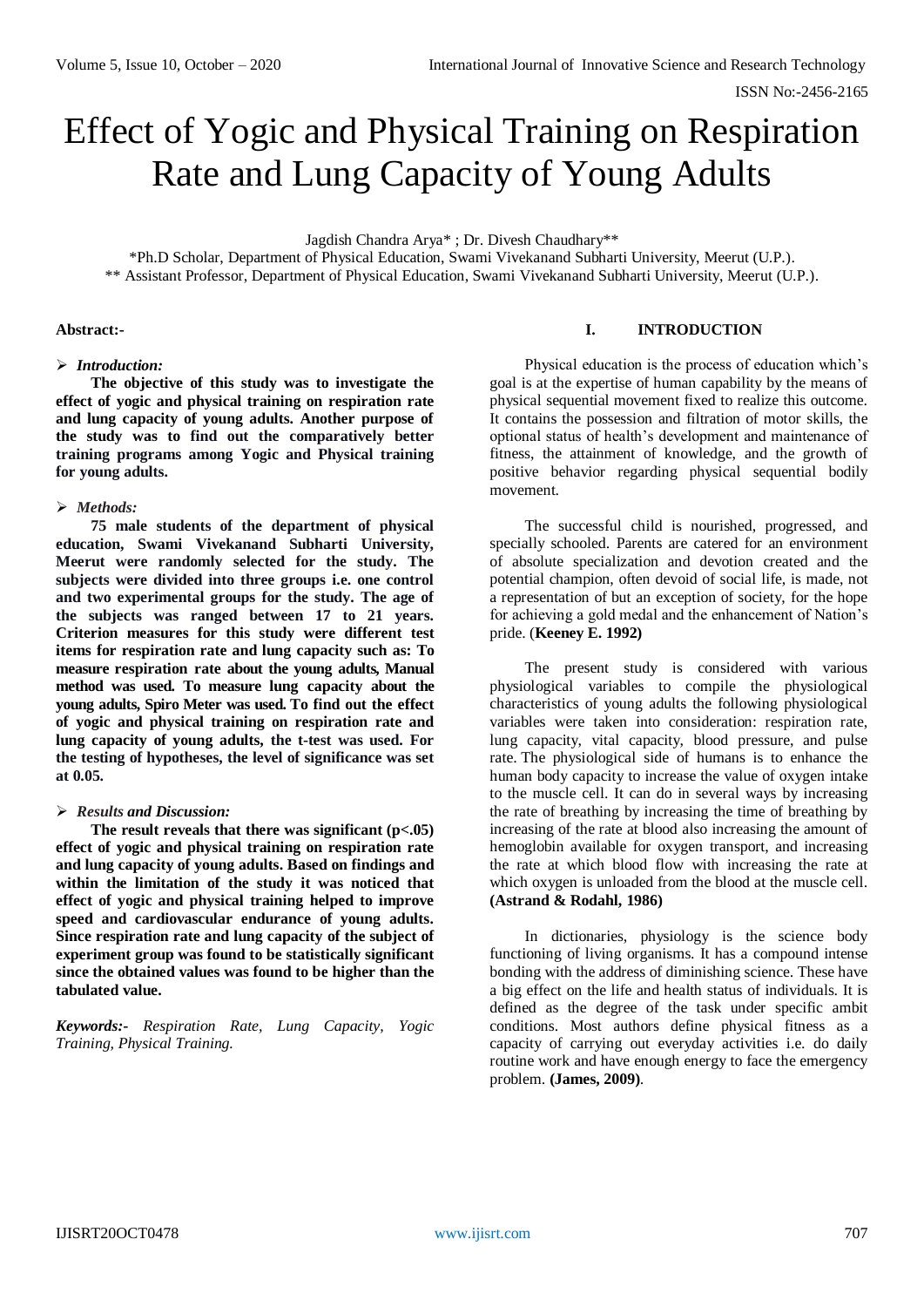#### ISSN No:-2456-2165

Good health adds to life quality. Regular exercise and good physical fitness enhance life quality in many ways. Physical fitness and exercise can help us to enhance every aspect of life. Physical activity gives us a platform to use leisure time joyfully. Exercise is a bodily movement performed in series to grow or health status and well being. It is any physical movement that results in physical efforts of required time, amount, and load to get or to be fit. **(Draper N. & Marshall H. 2014)**

# **II. METHODOLOGY**

The subjects of the study were randomly selected in 75 male students of the department of physical education,

## *PHYSICAL TRAINING PROGRAM*

Swami Vivekanand Subharti University, Meerut were randomly selected for the study. The subjects were divided into three groups i.e. one control and two experimental groups for the study. The age of the subjects was ranged between 17 to 21 years. Criterion measures for this study were different test items for respiration rate and lung capacity such as: To measure respiration rate about the young adults, Manual method was used. To measure lung capacity about the young adults, Spiro Meter was used. To find out the effect of yogic and physical training on respiration rate and lung capacity of young adults, the t-test was used. For the testing of hypotheses, the level of significance was set at 0.05.

| S.N.           | Day               | <b>Physical Training</b>                    | <b>Duration</b>   | <b>Total Duration</b> |  |  |
|----------------|-------------------|---------------------------------------------|-------------------|-----------------------|--|--|
| 1              | Monday            | Running continuously                        | 20 nin.           |                       |  |  |
|                |                   | Normal stretching from toe to head-         | 10 min.           | 40 Min.               |  |  |
|                |                   | 60 mtr. 6 repetitions for 90% accuracy.     | $10 \text{ min.}$ |                       |  |  |
| 2              | Tuesday           | Warm-up                                     | 5 min.            |                       |  |  |
|                |                   | Leg exercises (active and passive)          | 10 min.           |                       |  |  |
|                |                   | Trunk exercises (active and passive)        | 10 min.           | 40 Min.               |  |  |
|                |                   | Hand exercises (active and passive)         | 10 min.           |                       |  |  |
|                |                   | Stretching with the help of the equipments. | $5$ min.          |                       |  |  |
| 3              | Wednesday         | Warm-up                                     | 10 min.           |                       |  |  |
|                |                   | Normal stretching                           | 10 min.           | 40 Min.               |  |  |
|                |                   | 150 mtr. 6 repetitions for 80% accuracy.    | 20 min.           |                       |  |  |
| $\overline{4}$ | Thursday          | Warm-up                                     | 10 min.           |                       |  |  |
|                | Normal stretching |                                             |                   | 40 Min.               |  |  |
|                |                   | 500 mtr 4 repetitions for 75% accuracy.     | 20 min.           |                       |  |  |
| 5              | Friday            | Warm-up                                     | $10 \text{ min.}$ |                       |  |  |
|                |                   | 10 min.                                     | 40 Min.           |                       |  |  |
|                |                   | 20 min.                                     |                   |                       |  |  |

*YOGA TRAINING PROGRAM*

| S. N.          | Day       | <b>Yogic Training</b>                                | <b>Duration</b> | <b>Total Duration</b> |
|----------------|-----------|------------------------------------------------------|-----------------|-----------------------|
| 1              | Monday    | Chanting of Manta (Starting Prayer)                  | 03 Min.         |                       |
|                |           | Surya Namaskar                                       | 07 Min.         |                       |
|                |           | Asanas: Standing Asanas (1-3 Repitation)             | 20 Min          |                       |
|                |           | Pranayama: Kapalbhati: Simple (3 Repitation)         | 40 Min.         |                       |
|                |           | Nadi Shodan: Anulom-Vilom (3 Repitation)             | $02$ Min        |                       |
|                |           | QRT (Quic Relaxation Technique)                      | 03 Min          |                       |
|                |           | Finishing Prayer                                     | 02 Min          |                       |
| $\overline{2}$ | Tuesday   | Chanting of Manta (Starting Prayer)                  | 03 Min.         |                       |
|                |           | Sukshma Vyayam                                       | 07 Min.         |                       |
|                |           | Asanas: Supine Line Asanas (1-3 Repitation)          | 20 Min          |                       |
|                |           | Pranayama: Kapalbhati: Right – Left (3 Repitation)   | 03 Min.         | 40 Min.               |
|                |           | Nadi Shodan: Surya Shodan (3 Repitation)             | 02 Min          |                       |
|                |           | QRT (Quic Relaxation Technique)                      | $03$ Min        |                       |
|                |           | <b>Finishing Prayer</b>                              | 02 Min          |                       |
| 3              | Wednesday | Chanting of Manta (Starting Prayer)                  | 03 Min.         |                       |
|                |           | Surya Namaskar                                       | 07 Min.         |                       |
|                |           | Asanas: Pronation Asanas(1-3 Repitation)             | 20 Min          |                       |
|                |           | Pranayama: Kapalbhati: Hold One Nostil(3 Repitation) | 03 Min.         | 40 Min.               |
|                |           | Nadi Shodan: Sheetali (3 Repitation)                 | $02$ Min        |                       |
|                |           | QRT (Quic Relaxation Technique)                      | 03 Min          |                       |
|                |           | Finishing Prayer                                     | $02$ Min        |                       |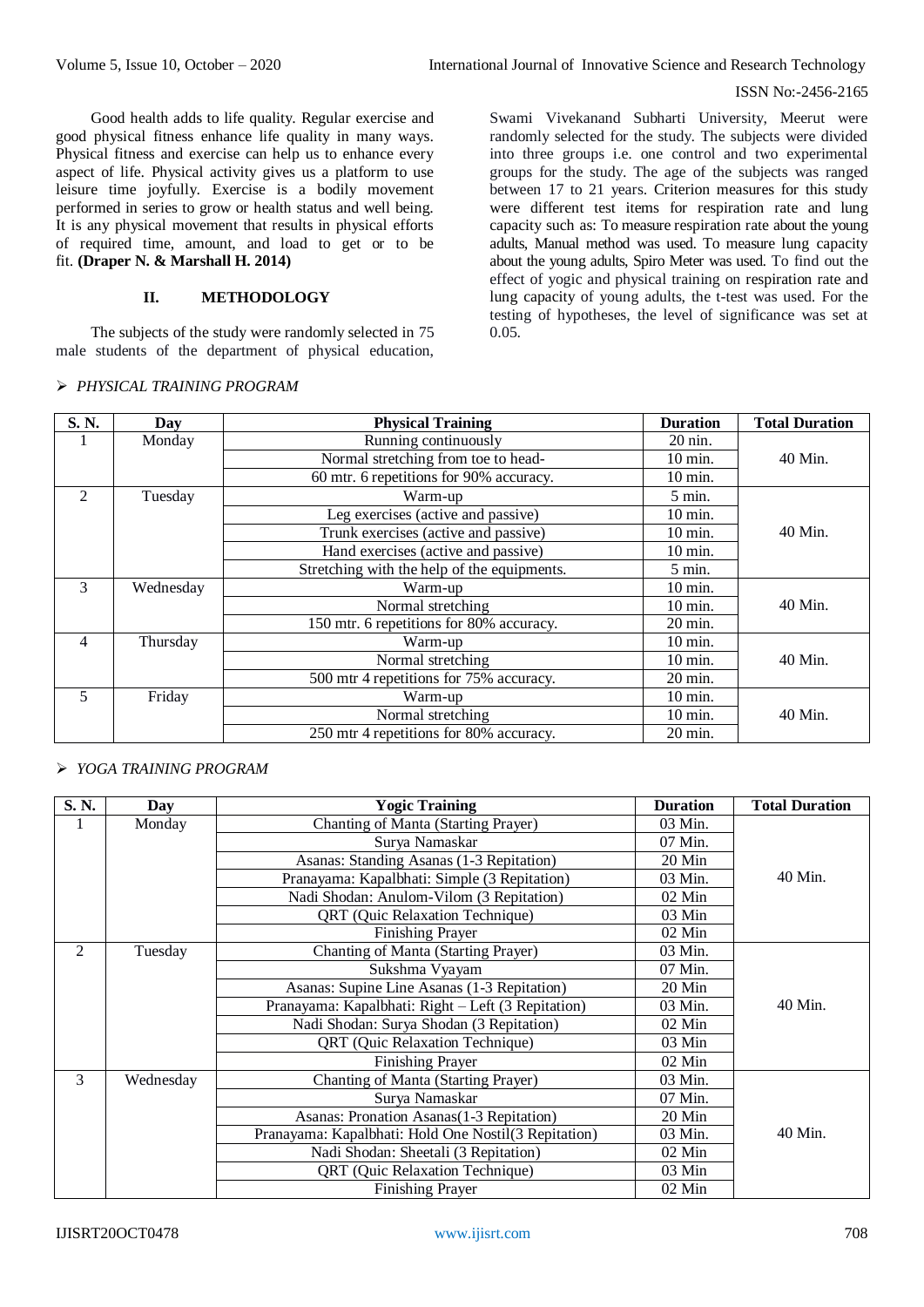#### ISSN No:-2456-2165

| 4           | Thursday | Chanting of Manta (Starting Prayer)      | 03 Min.  |  |  |  |
|-------------|----------|------------------------------------------|----------|--|--|--|
|             |          | Sukshma Vyayam                           | 07 Min.  |  |  |  |
|             |          | $20$ Min                                 |          |  |  |  |
|             |          | 03 Min.                                  | 40 Min.  |  |  |  |
|             |          | Nadi Shodan: Anulom-Vilom (3 Repitation) | $02$ Min |  |  |  |
|             |          | QRT (Quic Relaxation Technique)          | $03$ Min |  |  |  |
|             |          | $02$ Min                                 |          |  |  |  |
| 5<br>Friday |          | Chanting of Manta (Starting Prayer)      | 03 Min.  |  |  |  |
|             |          | 07 Min.                                  | 40 Min.  |  |  |  |
|             |          | 20 Min                                   |          |  |  |  |
|             |          | 03 Min.                                  |          |  |  |  |
|             |          | $02$ Min                                 |          |  |  |  |
|             |          | $03$ Min                                 |          |  |  |  |
|             |          | Finishing Prayer                         | $02$ Min |  |  |  |

# **III. RESULTS OF THE STUDY**

To find out yogic and physical training effect on pre and post respiration rate of young adults in the experimental group and control group, Dependent t-test statistics was used and presented in table-1.

| <b>Respiration Rate</b>                     |             | Pre    | Post    | t.ratio  |
|---------------------------------------------|-------------|--------|---------|----------|
| <b>Experimental Group of Yogic Training</b> | 24.040      | 17.480 | 13.027* |          |
|                                             | S.D         | 3.088  | 1.782   |          |
| <b>Experimental Group of Physical</b>       | <b>Mean</b> | 23.320 | 15.520  | 14.407*  |
| <b>Training</b>                             | S.D         | 3.158  | 1.851   |          |
| Control Group                               | <b>Mean</b> | 24.040 | 25.240  | $-1.541$ |
|                                             | S.D         | 3.088  | 2.146   |          |

TABLE-1:- T-ratio of pre and post respiration rate of young adults in experimental group and control group

\*Significant at .05 level

t-value required to be significant at  $24 df = 1.71$ 

It is evident from table-1 that significant difference was found in yogic training between pre and post respiration rates of young adults in the experimental group as the t-value was found 13.027. This was a higher value than the required value at .05 level of significance, significant difference was found in physical training between pre and post respiration rate of young adults in the experimental group as the t-value was found 14.407. This was a higher value than the required value at .05 level of significance, but insignificant difference was found between pre and post respiration rates of young adults in the control group as the t-value was found -1.541. This was a lower value than the required value at .05 level of significance.

The scores are also illustrated in the figure-1.



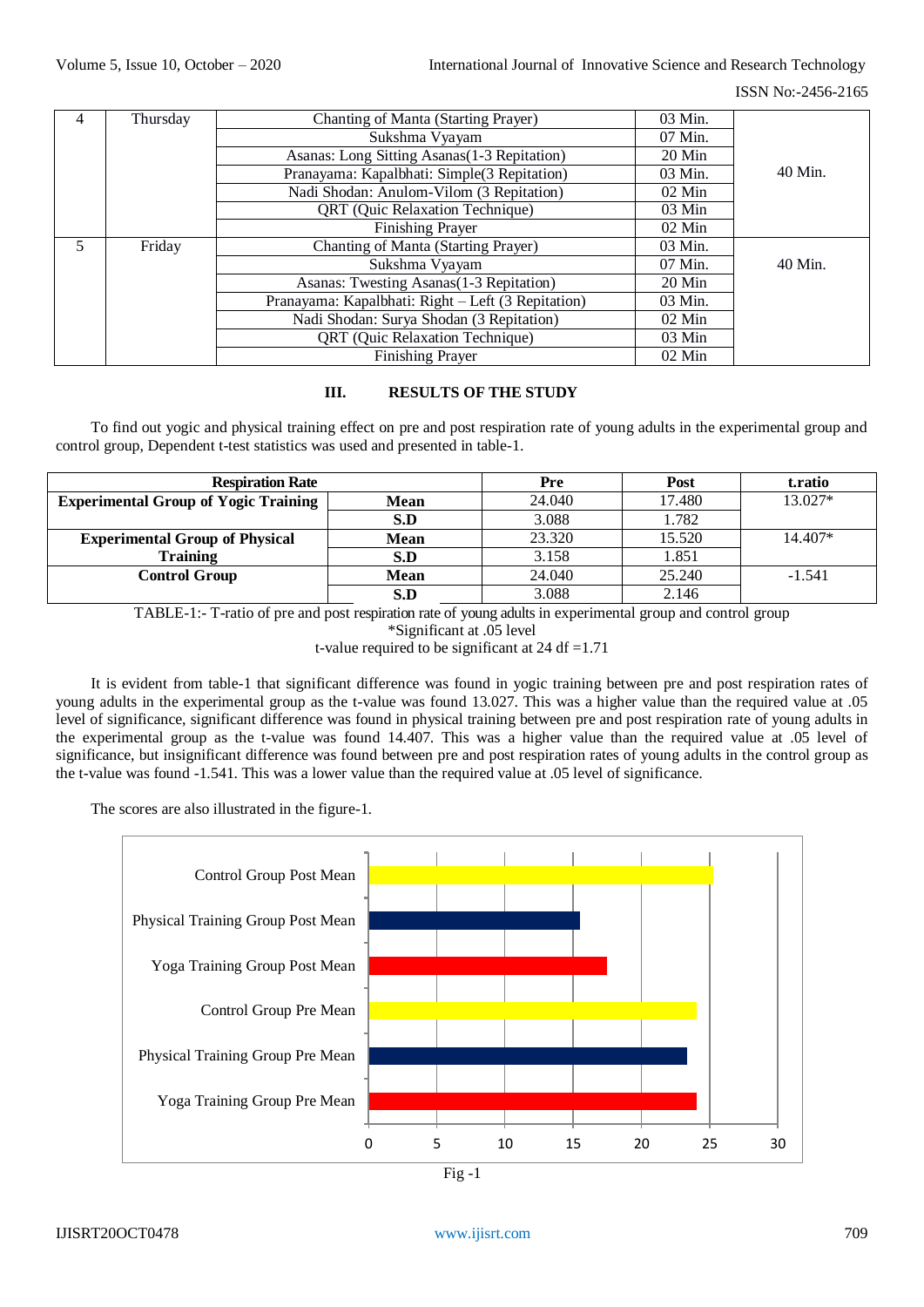```
 ISSN No:-2456-2165
```
To find out yogic and physical training effect pre and post respiration rate of young adults in the experimental group after three, six, nine and twelve weeks, Dependent t-test statistics was used and presented in table-2.

| <b>Data Collation</b> |              |             | <b>Yoga training effect on Respiration Rate</b> |        |           | <b>Physical Training effect on Respiration Rate</b> |        |        |           |
|-----------------------|--------------|-------------|-------------------------------------------------|--------|-----------|-----------------------------------------------------|--------|--------|-----------|
| <b>Duration</b>       |              |             | Pre                                             | Weeks  | t.ratio   |                                                     | Pre    | Weeks  | t.ratio   |
| 01-03 Weeks           | <b>Three</b> | <b>Mean</b> | 24.040                                          | 24.080 | $-.098$   | <b>Mean</b>                                         | 23.320 | 21.960 | $4.461*$  |
|                       | Weeks        | S.D         | 3.088                                           | l.579  |           | S.D                                                 | 3.158  | 2.423  |           |
| 01-06 Weeks           | <b>Six</b>   | <b>Mean</b> | 24.040                                          | 25.040 | $-3.693*$ | <b>Mean</b>                                         | 23.320 | 20.360 | $7.775*$  |
|                       | Weeks        | S.D         | 3.088                                           | 2.188  |           | S.D                                                 | 3.158  | 2.343  |           |
| 01-09 Weeks           | <b>Nine</b>  | <b>Mean</b> | 24.040                                          | 23.040 | $2.225*$  | <b>Mean</b>                                         | 23.320 | 16.680 | $13.565*$ |
|                       | Weeks        | S.D         | 3.088                                           | 1.171  |           | S.D                                                 | 3.158  | 1.973  |           |
| 01-012 Weeks          | Twelve       | <b>Mean</b> | 24.040                                          | 17.480 | $13.027*$ | <b>Mean</b>                                         | 23.320 | 15.520 | 14.407*   |
|                       | Weeks        | S.D         | 3.088                                           | 1.782  |           | S.D                                                 | 3.158  | 1.851  |           |

Table-2:- T-ratio of pre and post respiration rate of young adults in experimental group after three, six, nine and twelve weeks \*Significant at .05 level

t-value required to be significant at  $24 df = 1.71$ 

It is evident from table-2 that insignificant difference was found in yogic training between pre and after three weeks respiration rate of young adults as the t-value was found -.098. This was a lower value than the required value at .05 level of significance, a significant difference was found in yogic training between pre and after six weeks respiration rate of young adults as the t-value was found -3.693. This was a higher value than the required value at .05 level of significance, significant difference was found in yogic training between pre and after nine weeks respiration rate of young adults as the t-value was found 2.225. This was a higher value than the required value at .05 level of significance and significant difference was found in yogic training between pre and after twelve weeks respiration rate of young adults as the t-value was found 13.027. This was a higher value than the required value at .05 level of significance.

A significant difference was found in physical training between pre and after three weeks respiration rate of young adults as the t-value was found 4.461. This was a higher value than the required value at .05 level of significance, significant difference was found in physical training between pre and after six weeks respiration rate of young adults as the t-value was found 7.775. This was a higher value than the required value at .05 level of significance, significant difference was found in physical training between pre and after nine weeks respiration rate of young adults as the t-value was found 13.565. This was a higher value than the required value at .05 level of significance and significant difference was found in physical training between pre and after twelve weeks respiration rate of young adults as the t-value was found 14.407. This was a higher value than the required value at .05 level of significance.

The scores are also illustrated in the figure-2.



Fig 2

To find out the yogic and physical training effect on pre and post-lung capacity of young adults in the experimental group and control group, Dependent t-test statistics was used and presented in table-3.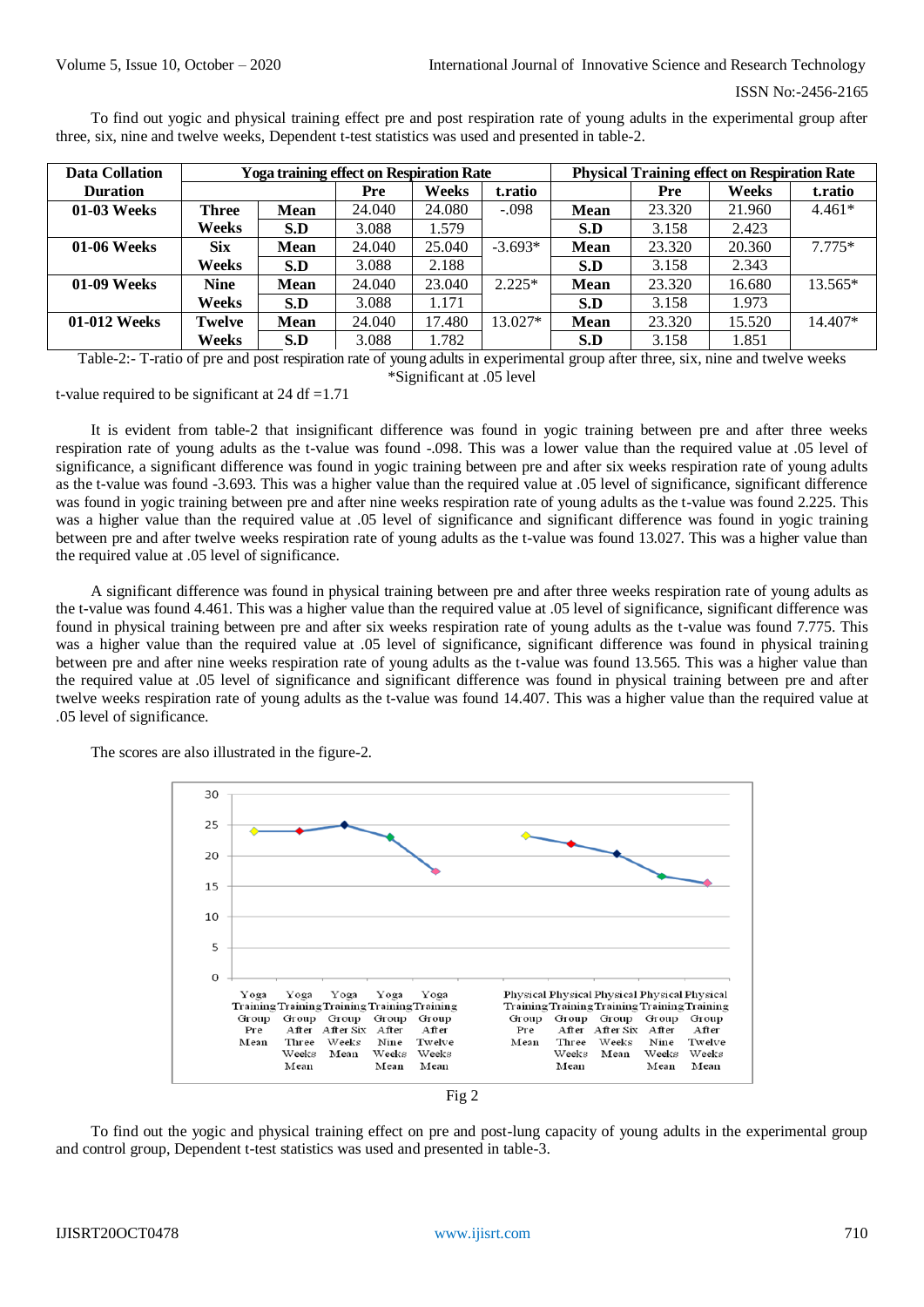ISSN No:-2456-2165

| <b>Lung Capacity</b>                                   |         | Pre     | Post       | t.ratio    |
|--------------------------------------------------------|---------|---------|------------|------------|
| <b>Experimental Group of Yogic Training</b>            | 5262.00 | 6476.00 | $-19.791*$ |            |
|                                                        | S.D     | 393.509 | 381.094    |            |
| <b>Experimental Group of Physical Training</b><br>Mean |         | 5200.00 | 6600.00    | $-22.711*$ |
|                                                        | S.D     | 414.326 | 390.512    |            |
| <b>Control Group</b>                                   | Mean    | 5308.00 | 5272.00    | 1.674      |
|                                                        | S.D     | 515.525 | 478.295    |            |

Table-3:- T-ratio of pre and post lung capacity of young adultsin experimental group and control group

\*Significant at .05 level

t-value required to be significant at  $24 df = 1.71$ 

It is evident from table-3 that significant difference was found in yogic training between pre and post-lung capacity of young adults in the experimental group as the t-value was found -19.791. This was a higher value than the required value at .05 level of significance, significant difference was found in physical training between pre and post lung capacity of young adults in the experimental group as the t-value was found -22.711. This was a higher value than the required value at .05 level of significance, but insignificant difference was found between pre and post-lung capacity of young adults in the control group as the t-value was found 1.674. This was a lower value than the required value at .05 level of significance.

The scores are also illustrated in the figure-3.



Fig 3

To find out yogic and physical training effect pre and post-lung capacity of young adults in the experimental group after three, six, nine and twelve weeks, Dependent t-test statistics was used and presented in table-4.

| Data Collation  | <b>Yoga training effect on Lung Capacity</b> |             |         |        |                          |             | <b>Physical Training effect on Lung Capacity</b> |        |            |  |
|-----------------|----------------------------------------------|-------------|---------|--------|--------------------------|-------------|--------------------------------------------------|--------|------------|--|
| <b>Duration</b> |                                              |             | Pre     | Weeks  | t.ratio                  |             | Pre                                              | Weeks  | t.ratio    |  |
| 01-03 Weeks     | <b>Three</b>                                 | Mean        | 5262    | 5300   | $-4.321$                 | <b>Mean</b> | 5200                                             | 5228   | $-1.231$   |  |
|                 | Weeks                                        | S.D         | 393.509 | 400.00 |                          | S.D         | 414.33                                           | 365.74 |            |  |
| 01-06 Weeks     | <b>Six</b>                                   | <b>Mean</b> | 5262    | 5324   | $-2.544*$                | <b>Mean</b> | 5200                                             | 5600   | $-7.071*$  |  |
|                 | Weeks                                        | S.D         | 393.509 | 360.87 |                          | S.D         | 414.33                                           | 404.15 |            |  |
| 01-09 Weeks     | <b>Nine</b>                                  | <b>Mean</b> | 5262    | 5636   | $-7.035*$                | <b>Mean</b> | 5200                                             | 6428   | $-21.763*$ |  |
|                 | Weeks                                        | S.D         | 393.509 | 330.2  |                          | S.D         | 414.33                                           | 395.31 |            |  |
| 01-012 Weeks    | <b>Twelve</b>                                | <b>Mean</b> | 5262    | 6476   | $\overline{\phantom{0}}$ | <b>Mean</b> | 5200                                             | 6600.  | $-22.711*$ |  |
|                 | Weeks                                        | S.D         | 393.509 | 381.09 | 19.791*                  | S.D         | 414.33                                           | 390.51 |            |  |

Table-4:- T-ratio of pre and post lung capacity of young adultsin experimental group after three, six, nine and twelve weeks

\*Significant at .05 level

t-value required to be significant at  $24 df = 1.71$ 

It is evident from table-4 that significant difference was found in yogic training between pre and after three weeks of the lung capacity of young adults as the t-value was found -4.321. This was a higher value than the required value at .05 level of significance, significant difference was

found in yogic training between pre and after six weeks lung capacity of young adults as the t-value was found -2.544. This was a higher value than the required value at .05 level of significance, significant difference was found in yogic training between pre and after nine weeks lung capacity of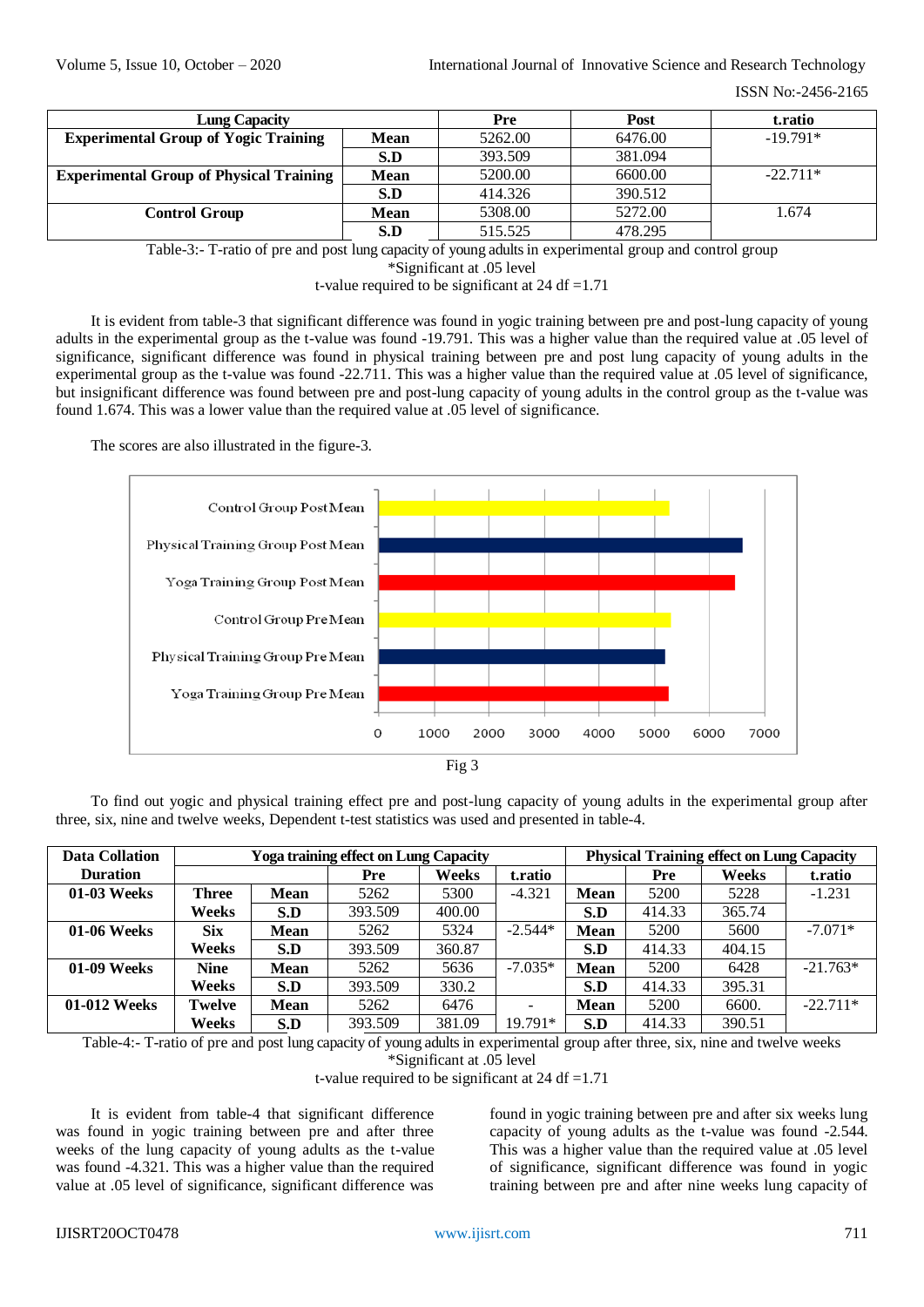### ISSN No:-2456-2165

young adults as the t-value was found -7.035. This was a higher value than the required value at .05 level of significance and significant difference was found in yogic training between pre and after twelve weeks lung capacity of young adults as the t-value was found -19.791. This was a higher value than the required value at .05 level of significance.

An insignificant difference was found in physical training between pre and after three weeks of the lung capacity of young adults as the t-value was found -1.231. This was a lower value than the required value at .05 level of significance, significant difference was found in physical training between pre and after six weeks lung capacity of

young adults as the t-value was found -7.071. This was a higher value than the required value at .05 level of significance, significant difference was found in physical training between pre and after nine weeks lung capacity of young adults as the t-value was found -21.763. This was a higher value than the required value at .05 level of significance and significant difference was found in physical training between pre and after twelve weeks lung capacity of young adults as the t-value was found -22.711. This was a higher value than the required value at .05 level of significance.

The scores are also illustrated in the figure-4.





#### **IV. DISCUSSION OF THE RESULTS**

The present study was designed to explore comparatively better training between yogic and physical training programs for young adults. The purpose of this study was to find a better training program (yogic training and physical training) for the young adults. Although the research scholar did not interfere with the personal lifestyle of the young adults, some facts may be inaccessible. Which training program (yogic training and physical training) will be more beneficial in looking at the lifestyle of young adults and making their lifestyle more effective, it has been seen in this study. In order to achieve the objectives, Respiration Rate and Lung Capacity of young adults were collected from various scientific aspects and after that the young adults were divided into three groups i.e. one control and two experimental group for the study. After which these groups were trained, after that data were obtained from all these groups again. Before going to the conclusion of the study, it must be understood that the progress of any country depends on its younger generation. His positive contribution definitely helps any society or country to move in the right direction.

The result of the study revealed significant difference between the mean scores of yogic and physical training effect on pre and post Respiration Rate and Lung Capacity of young adults in the experimental group. The mean score of yogic training young adults group were found higher than the control group young adults, but mean score of yogic training young adults were found lower than the physical training young adults group. We cannot deny the fact that physical training has more effect on physical characteristics than physical training because any physical training is more effective than physical training on the Respiration Rate and Lung Capacity of humans. The results of this study also point to the same. The result of present study is also on the line of the studies conducted by Malipatil, R. P. & Patil, S. S. (2016), It was drawn conclusions that after the training of yoga and physical exercise both training have improved physical and physiological Sharma A., & Parihar R. (2016), Results indicated that flexibility and endurance was improved significantly and thereby improved the academic performance of the students significantly for the experimental group irrespective of gender. The study has important implications for school students for employing yogic exercises in their school curriculum. Cao Z. B., Maeda A., Shima N. & et. al. (2007), These findings from the